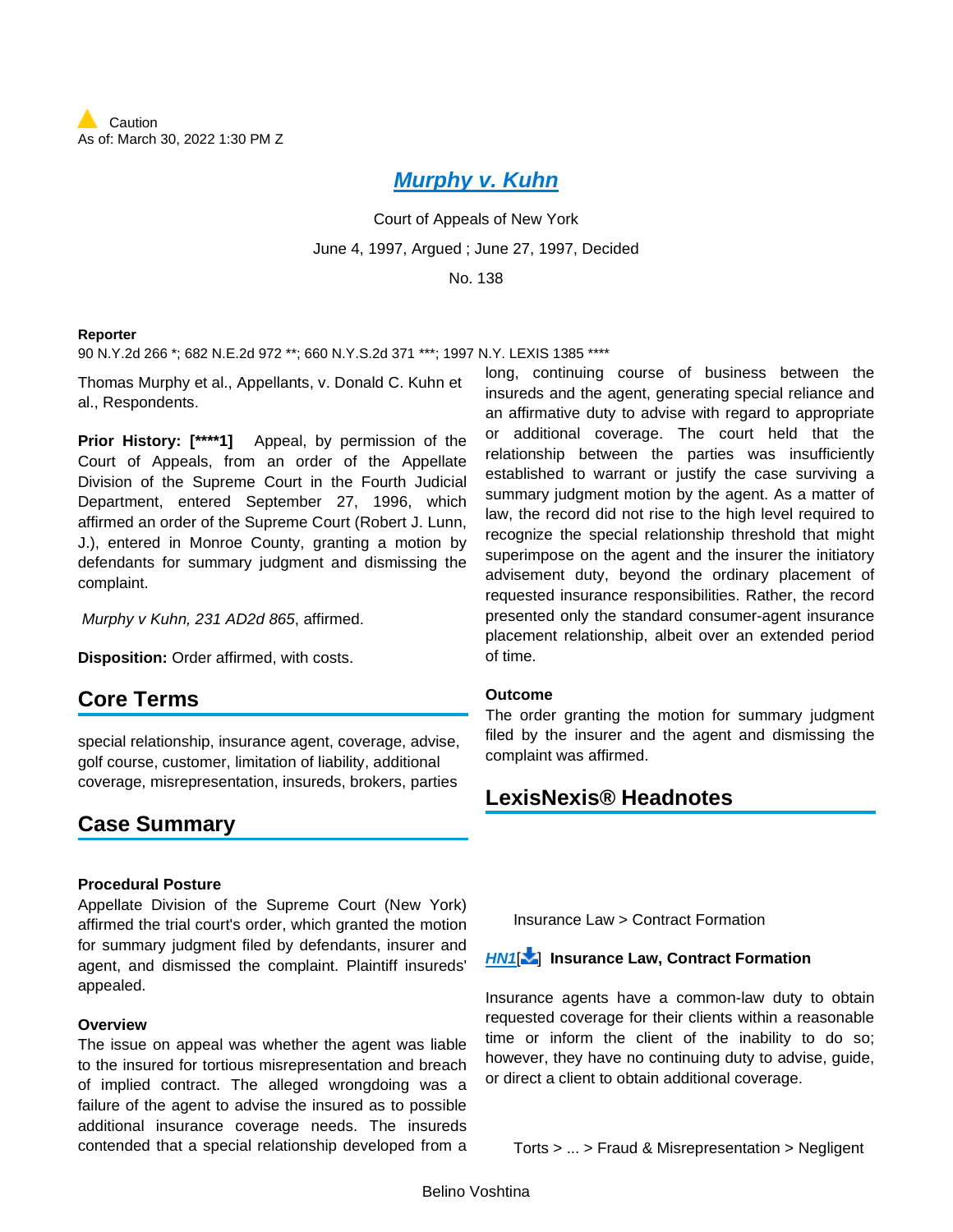Misrepresentation > Elements

Torts > ... > Fraud & Misrepresentation > Negligent Misrepresentation > General Overview

### *[HN2](https://advance.lexis.com/api/document?collection=cases&id=urn:contentItem:3RN8-0B50-003V-B4J1-00000-00&context=1000516&link=LNHNREFclscc2)*[ [\]](#page-3-1) **Negligent Misrepresentation, Elements**

Professionals, such as lawyers and engineers, by virtue of their training and expertise, may have special relationships of confidence and trust with their clients, and in certain situations liability has been imposed for negligent misrepresentation when they have failed to speak with care.

<span id="page-1-0"></span>Insurance Law > Claim, Contract & Practice Issues > Premiums > Agent & Broker Premiums

Insurance Law > Claim, Contract & Practice Issues > Fiduciary Responsibilities

Insurance Law > Liability & Performance Standards > Notice to Insurers > Reasonableness

Insurance Law > ... > Insurance Company Operations > Company Representatives > General **Overview** 

Insurance Law > ... > Company Representatives > Agents > General Overview

### *[HN3](https://advance.lexis.com/api/document?collection=cases&id=urn:contentItem:3RN8-0B50-003V-B4J1-00000-00&context=1000516&link=LNHNREFclscc3)*[ [\]](#page-4-0) **Premiums, Agent & Broker Premiums**

An additional duty of advisement may arise in exceptional situations where, for example, (1) the agent receives compensation for consultation apart from payment of the premiums, (2) there was some interaction regarding a question of coverage, with the insured relying on the expertise of the agent, or (3) there is a course of dealing over an extended period of time which would have put objectively reasonable insurance agents on notice that their advice was being sought and specially relied on. In these circumstances, insureds bear the burden of proving the specific undertaking.

<span id="page-1-1"></span>Insurance Law > Claim, Contract & Practice Issues > Fiduciary Responsibilities

Insurance Law > ... > Insurance Company Operations > Company Representatives > General **Overview** 

Insurance Law > ... > Company Representatives > Agents > General Overview

### *[HN4](https://advance.lexis.com/api/document?collection=cases&id=urn:contentItem:3RN8-0B50-003V-B4J1-00000-00&context=1000516&link=LNHNREFclscc4)*[ [\]](#page-5-0) **Claim, Contract & Practice Issues, Fiduciary Responsibilities**

Agents have no continuing duty to advise, guide, or direct a client to obtain additional coverage.

## **Headnotes/Summary**

#### **Headnotes**

Insurance - Agents and Brokers - Liability for Failure to Advise Insured of Possible Additional Insurance Needs In an action against an insurance agent by a former customer for tortious misrepresentation and breach of implied contract arising from the failure of the defendant insurance agent to advise plaintiff as to possible additional insurance coverage needs and predicated upon an asserted special relationship and special level of advisory responsibility, defendant was correctly granted summary judgment because no special relationship was established on the record. Generally, insurance agents have a common-law duty to obtain requested coverage for their clients within a reasonable time or inform the client of the inability to do so; however, they have no continuing duty to advise, guide or direct a client to obtain additional coverage. Even assuming the general applicability of the "special relationship" theory in the customer-agent automobile insurance coverage setting, the relationship between these parties was insufficiently established to warrant or justify this case surviving a defense summary judgment motion. As a matter of law, this record does not rise to the high level required to recognize the special relationship threshold that might superimpose on defendants the initiatory advisement duty, beyond the ordinary placement of requested insurance responsibilities. Rather, the record in the instant case presents only the standard consumer-agent insurance placement relationship, albeit over an extended period of time. Exceptional and particularized situations may arise in which insurance agents, through their conduct or by express or implied contract with customers and clients, may assume or acquire duties in addition to those fixed at common law; however, whether such additional responsibilities should be recognized and given legal effect is governed by the particular relationship between the parties and is best determined on a case-by-case basis.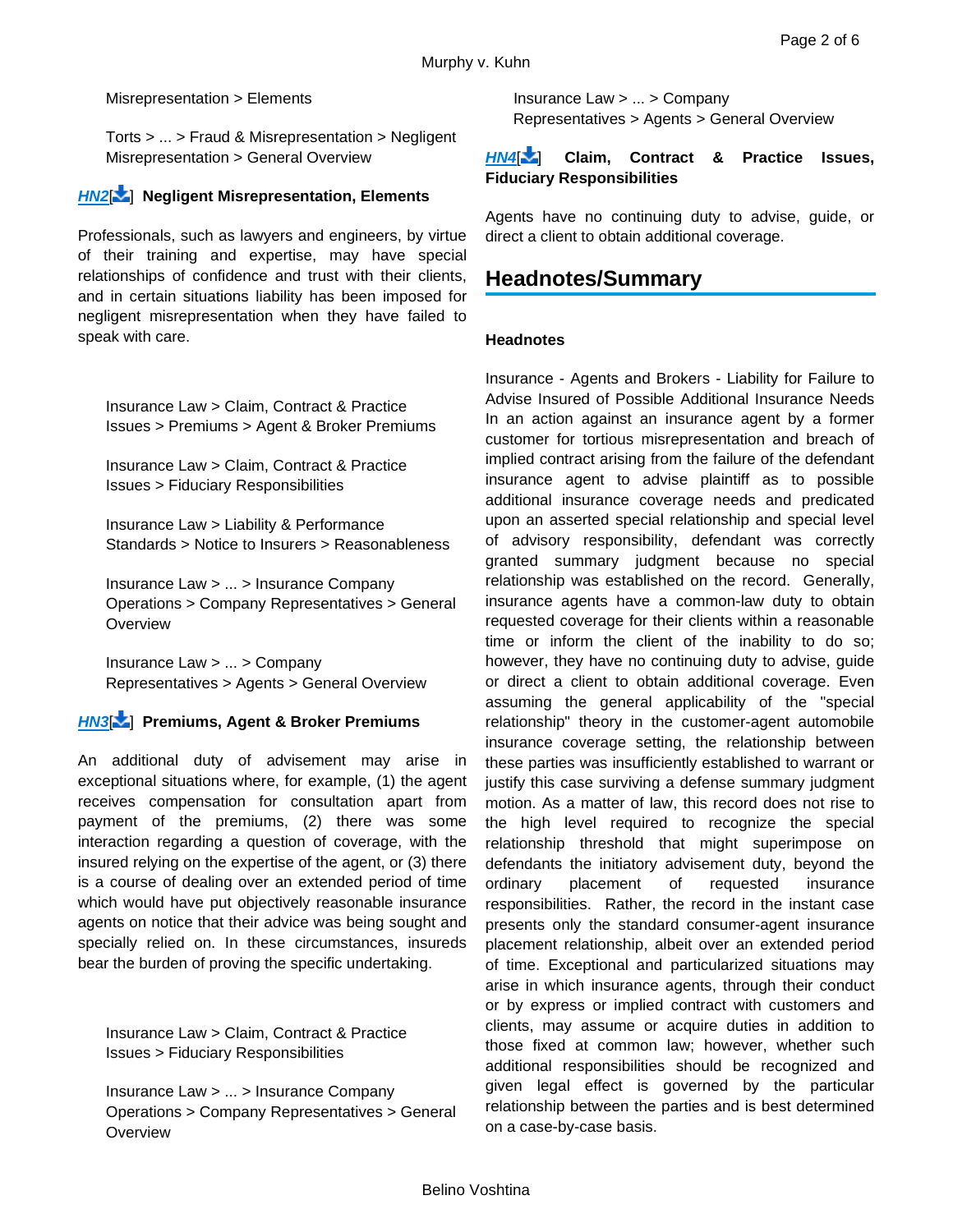**Counsel:** *Faraci, Lange, Johns, Regan & Schwarz, L. L. P.,* Rochester *(Paul K. Lange* and *Matthew F. Belanger* of counsel), for appellants. I. The courts below erred by ignoring applicable New York law which holds that the existence of a special relationship between parties can result in the assumption of legal duties not existing at common law. ( *[Wied v New York Cent. Mut. Fire Ins.](https://advance.lexis.com/api/document?collection=cases&id=urn:contentItem:3S2R-6MC0-003V-B1DT-00000-00&context=1000516)  [Co.,](https://advance.lexis.com/api/document?collection=cases&id=urn:contentItem:3S2R-6MC0-003V-B1DT-00000-00&context=1000516) [208 AD2d 1132](https://advance.lexis.com/api/document?collection=cases&id=urn:contentItem:3S2R-6MC0-003V-B1DT-00000-00&context=1000516)*; *[Erwig v Cook Agency,](https://advance.lexis.com/api/document?collection=cases&id=urn:contentItem:3S2R-8KJ0-003V-B2R7-00000-00&context=1000516) [173 AD2d](https://advance.lexis.com/api/document?collection=cases&id=urn:contentItem:3S2R-8KJ0-003V-B2R7-00000-00&context=1000516)  [439](https://advance.lexis.com/api/document?collection=cases&id=urn:contentItem:3S2R-8KJ0-003V-B2R7-00000-00&context=1000516)*; *[Hardt v Brink,](https://advance.lexis.com/api/document?collection=cases&id=urn:contentItem:3S4V-K530-003B-21B7-00000-00&context=1000516) [192 F Supp 879](https://advance.lexis.com/api/document?collection=cases&id=urn:contentItem:3S4V-K530-003B-21B7-00000-00&context=1000516)*; *[United Safety v](https://advance.lexis.com/api/document?collection=cases&id=urn:contentItem:3S2R-6CG0-003V-B1F8-00000-00&context=1000516)  [Consolidated Edison Co.,](https://advance.lexis.com/api/document?collection=cases&id=urn:contentItem:3S2R-6CG0-003V-B1F8-00000-00&context=1000516) [213 AD2d 283](https://advance.lexis.com/api/document?collection=cases&id=urn:contentItem:3S2R-6CG0-003V-B1F8-00000-00&context=1000516)*; *[Kimmell v](https://advance.lexis.com/api/document?collection=cases&id=urn:contentItem:3S2R-5CK0-003V-B2BJ-00000-00&context=1000516)  [Schaefer,](https://advance.lexis.com/api/document?collection=cases&id=urn:contentItem:3S2R-5CK0-003V-B2BJ-00000-00&context=1000516) [89 NY2d 257](https://advance.lexis.com/api/document?collection=cases&id=urn:contentItem:3S2R-5CK0-003V-B2BJ-00000-00&context=1000516)*; *[Pellegrini v Landmark Travel](https://advance.lexis.com/api/document?collection=cases&id=urn:contentItem:3S2R-68P0-003V-B2D0-00000-00&context=1000516)  [Group,](https://advance.lexis.com/api/document?collection=cases&id=urn:contentItem:3S2R-68P0-003V-B2D0-00000-00&context=1000516) [165 Misc 2d 589](https://advance.lexis.com/api/document?collection=cases&id=urn:contentItem:3S2R-68P0-003V-B2D0-00000-00&context=1000516)*; *[Ricciardi v Frank,](https://advance.lexis.com/api/document?collection=cases&id=urn:contentItem:3S2R-6J80-003V-B3WH-00000-00&context=1000516) [163 Misc 2d](https://advance.lexis.com/api/document?collection=cases&id=urn:contentItem:3S2R-6J80-003V-B3WH-00000-00&context=1000516)  [337](https://advance.lexis.com/api/document?collection=cases&id=urn:contentItem:3S2R-6J80-003V-B3WH-00000-00&context=1000516)*; *[Cohen v Heritage Motor Tours,](https://advance.lexis.com/api/document?collection=cases&id=urn:contentItem:3S2R-6MK0-003V-B1R2-00000-00&context=1000516) [205 AD2d 105](https://advance.lexis.com/api/document?collection=cases&id=urn:contentItem:3S2R-6MK0-003V-B1R2-00000-00&context=1000516)*; *[Florence v Goldberg,](https://advance.lexis.com/api/document?collection=cases&id=urn:contentItem:3RRS-B2H0-003C-F3M8-00000-00&context=1000516) [44](https://advance.lexis.com/api/document?collection=cases&id=urn:contentItem:3RRS-B2H0-003C-F3M8-00000-00&context=1000516) [\[\\*\\*\\*\\*2\]](https://advance.lexis.com/api/document?collection=cases&id=urn:contentItem:3RRS-B2H0-003C-F3M8-00000-00&context=1000516) [NY2d 189](https://advance.lexis.com/api/document?collection=cases&id=urn:contentItem:3RRS-B2H0-003C-F3M8-00000-00&context=1000516)*; *[Parvi v City](https://advance.lexis.com/api/document?collection=cases&id=urn:contentItem:3RRS-B560-003C-F4M2-00000-00&context=1000516)  [of Kingston,](https://advance.lexis.com/api/document?collection=cases&id=urn:contentItem:3RRS-B560-003C-F4M2-00000-00&context=1000516) [41 NY2d 553](https://advance.lexis.com/api/document?collection=cases&id=urn:contentItem:3RRS-B560-003C-F4M2-00000-00&context=1000516)*.) II. The overwhelming majority of States which have addressed this issue have held that the existence of a special relationship between an insurance agent and his client can result in the assumption of a legal duty to advise the client on coverage matters. ( *[Hardt v Brink,](https://advance.lexis.com/api/document?collection=cases&id=urn:contentItem:3S4V-K530-003B-21B7-00000-00&context=1000516) [192 F Supp 879](https://advance.lexis.com/api/document?collection=cases&id=urn:contentItem:3S4V-K530-003B-21B7-00000-00&context=1000516)*.) III. The courts below erred in granting summary judgment to Kuhn because a jury properly instructed as to the elements of a special relationship could find that Kuhn breached an assumed duty to advise Murphy about his insurance coverage.

*Lustig & Brown, L. L. P.,* Buffalo *(Maurice L. Sykes* and *Katherine A. Fijal* of counsel), for respondents. I. Defendants-respondents were under no duty to advise, guide or direct plaintiffs to obtain coverage other than that provided. ( *Hjemdahl-Monsen v Faulkner, 204 AD2d 516*; *[Rogers v Urbanke,](https://advance.lexis.com/api/document?collection=cases&id=urn:contentItem:3S2R-7D20-003V-B3PJ-00000-00&context=1000516) [194 AD2d 1024](https://advance.lexis.com/api/document?collection=cases&id=urn:contentItem:3S2R-7D20-003V-B3PJ-00000-00&context=1000516)*; *[Blonsky](https://advance.lexis.com/api/document?collection=cases&id=urn:contentItem:3S3K-2W10-003D-G0N9-00000-00&context=1000516)  [v Allstate Ins. Co.,](https://advance.lexis.com/api/document?collection=cases&id=urn:contentItem:3S3K-2W10-003D-G0N9-00000-00&context=1000516) [128 Misc 2d 981](https://advance.lexis.com/api/document?collection=cases&id=urn:contentItem:3S3K-2W10-003D-G0N9-00000-00&context=1000516)*; *[Harnish v Naples &](https://advance.lexis.com/api/document?collection=cases&id=urn:contentItem:3S2R-82W0-003V-B1CD-00000-00&context=1000516)  [Assocs.,](https://advance.lexis.com/api/document?collection=cases&id=urn:contentItem:3S2R-82W0-003V-B1CD-00000-00&context=1000516) [181 AD2d 1012](https://advance.lexis.com/api/document?collection=cases&id=urn:contentItem:3S2R-82W0-003V-B1CD-00000-00&context=1000516)*; *[Callahan v American](https://advance.lexis.com/api/document?collection=cases&id=urn:contentItem:3RRS-BD80-003C-D3T1-00000-00&context=1000516)  [Motorists Ins. Co.,](https://advance.lexis.com/api/document?collection=cases&id=urn:contentItem:3RRS-BD80-003C-D3T1-00000-00&context=1000516) [56 Misc 2d 734](https://advance.lexis.com/api/document?collection=cases&id=urn:contentItem:3RRS-BD80-003C-D3T1-00000-00&context=1000516)*; *[Downey v Allstate](https://advance.lexis.com/api/document?collection=cases&id=urn:contentItem:3S4N-8XY0-0039-R3KK-00000-00&context=1000516)  [Ins. Co.,](https://advance.lexis.com/api/document?collection=cases&id=urn:contentItem:3S4N-8XY0-0039-R3KK-00000-00&context=1000516) [638 F Supp 322](https://advance.lexis.com/api/document?collection=cases&id=urn:contentItem:3S4N-8XY0-0039-R3KK-00000-00&context=1000516)*; *[Erwig v Cook Agency,](https://advance.lexis.com/api/document?collection=cases&id=urn:contentItem:3S2R-8KJ0-003V-B2R7-00000-00&context=1000516) [173](https://advance.lexis.com/api/document?collection=cases&id=urn:contentItem:3S2R-8KJ0-003V-B2R7-00000-00&context=1000516)  [AD2d 439](https://advance.lexis.com/api/document?collection=cases&id=urn:contentItem:3S2R-8KJ0-003V-B2R7-00000-00&context=1000516)*; *[Wied v New York Cent.](https://advance.lexis.com/api/document?collection=cases&id=urn:contentItem:3S2R-6MC0-003V-B1DT-00000-00&context=1000516) [\[\\*\\*\\*\\*3\]](https://advance.lexis.com/api/document?collection=cases&id=urn:contentItem:3S2R-6MC0-003V-B1DT-00000-00&context=1000516) [Mut. Fire](https://advance.lexis.com/api/document?collection=cases&id=urn:contentItem:3S2R-6MC0-003V-B1DT-00000-00&context=1000516)  [Ins. Co.,](https://advance.lexis.com/api/document?collection=cases&id=urn:contentItem:3S2R-6MC0-003V-B1DT-00000-00&context=1000516) [208 AD2d 1132](https://advance.lexis.com/api/document?collection=cases&id=urn:contentItem:3S2R-6MC0-003V-B1DT-00000-00&context=1000516)*; *Barco Auto Leasing Corp. v Montano, 215 AD2d 617*.) II. Based on sound policy considerations which mitigate against imposing a duty based on a special relationship, New York courts do not recognize a special relationship between insurance agent and his or her customer. ( *[Wied v New York](https://advance.lexis.com/api/document?collection=cases&id=urn:contentItem:3S2R-6MC0-003V-B1DT-00000-00&context=1000516)  [Cent. Mut. Fire Ins. Co.,](https://advance.lexis.com/api/document?collection=cases&id=urn:contentItem:3S2R-6MC0-003V-B1DT-00000-00&context=1000516) [208 AD2d 1132](https://advance.lexis.com/api/document?collection=cases&id=urn:contentItem:3S2R-6MC0-003V-B1DT-00000-00&context=1000516)*; *[Video Corp. v](https://advance.lexis.com/api/document?collection=cases&id=urn:contentItem:3S3K-2CB0-003D-G2DR-00000-00&context=1000516)  [Flatto Assocs.,](https://advance.lexis.com/api/document?collection=cases&id=urn:contentItem:3S3K-2CB0-003D-G2DR-00000-00&context=1000516) [85 AD2d 448, 58 NY2d 1026](https://advance.lexis.com/api/document?collection=cases&id=urn:contentItem:3S3K-2CB0-003D-G2DR-00000-00&context=1000516)*; *[Flora's](https://advance.lexis.com/api/document?collection=cases&id=urn:contentItem:3S3K-35K0-003D-G4TG-00000-00&context=1000516)  [Card Shop v Krantz & Co.,](https://advance.lexis.com/api/document?collection=cases&id=urn:contentItem:3S3K-35K0-003D-G4TG-00000-00&context=1000516) [111 Misc 2d 907, 91 AD2d](https://advance.lexis.com/api/document?collection=cases&id=urn:contentItem:3S3K-35K0-003D-G4TG-00000-00&context=1000516)  [938](https://advance.lexis.com/api/document?collection=cases&id=urn:contentItem:3S3K-35K0-003D-G4TG-00000-00&context=1000516)*; *[Blonsky v Allstate Ins. Co.,](https://advance.lexis.com/api/document?collection=cases&id=urn:contentItem:3S3K-2W10-003D-G0N9-00000-00&context=1000516) [128 Misc 2d 981](https://advance.lexis.com/api/document?collection=cases&id=urn:contentItem:3S3K-2W10-003D-G0N9-00000-00&context=1000516)*; *[Sanitoy, Inc. v Shapiro,](https://advance.lexis.com/api/document?collection=cases&id=urn:contentItem:3S4N-D3J0-0054-44GC-00000-00&context=1000516) [705 F Supp 152](https://advance.lexis.com/api/document?collection=cases&id=urn:contentItem:3S4N-D3J0-0054-44GC-00000-00&context=1000516)*; *[Erwig v Cook](https://advance.lexis.com/api/document?collection=cases&id=urn:contentItem:3S2R-8KJ0-003V-B2R7-00000-00&context=1000516)  [Agency,](https://advance.lexis.com/api/document?collection=cases&id=urn:contentItem:3S2R-8KJ0-003V-B2R7-00000-00&context=1000516) [173 AD2d 439](https://advance.lexis.com/api/document?collection=cases&id=urn:contentItem:3S2R-8KJ0-003V-B2R7-00000-00&context=1000516)*; *[Callahan v American Motorists](https://advance.lexis.com/api/document?collection=cases&id=urn:contentItem:3RRS-BD80-003C-D3T1-00000-00&context=1000516)  [Ins. Co.,](https://advance.lexis.com/api/document?collection=cases&id=urn:contentItem:3RRS-BD80-003C-D3T1-00000-00&context=1000516) [56 Misc 2d 734](https://advance.lexis.com/api/document?collection=cases&id=urn:contentItem:3RRS-BD80-003C-D3T1-00000-00&context=1000516)*; *[Chaim v Benedict,](https://advance.lexis.com/api/document?collection=cases&id=urn:contentItem:3S2R-67J0-003V-B0JG-00000-00&context=1000516) [216 AD2d](https://advance.lexis.com/api/document?collection=cases&id=urn:contentItem:3S2R-67J0-003V-B0JG-00000-00&context=1000516)  [347](https://advance.lexis.com/api/document?collection=cases&id=urn:contentItem:3S2R-67J0-003V-B0JG-00000-00&context=1000516)*; *[Brown v Stinson,](https://advance.lexis.com/api/document?collection=cases&id=urn:contentItem:3S4N-NCM0-001T-654T-00000-00&context=1000516) [821 F Supp 910](https://advance.lexis.com/api/document?collection=cases&id=urn:contentItem:3S4N-NCM0-001T-654T-00000-00&context=1000516)*; *[Mathis v](https://advance.lexis.com/api/document?collection=cases&id=urn:contentItem:3RXW-SWK0-003D-G01D-00000-00&context=1000516)  [Yondata Corp.,](https://advance.lexis.com/api/document?collection=cases&id=urn:contentItem:3RXW-SWK0-003D-G01D-00000-00&context=1000516) [125 Misc 2d 383](https://advance.lexis.com/api/document?collection=cases&id=urn:contentItem:3RXW-SWK0-003D-G01D-00000-00&context=1000516)*.) III. If this Court

chooses to revise well-settled New York law and acknowledge a special relationship may exist between a customer and an insurance agent, a special relationship did not exist under the facts of this case. ( *[Congress](https://advance.lexis.com/api/document?collection=cases&id=urn:contentItem:3S4N-MB70-008H-F3P4-00000-00&context=1000516)  [Fin. Corp. v Morrell & Co.,](https://advance.lexis.com/api/document?collection=cases&id=urn:contentItem:3S4N-MB70-008H-F3P4-00000-00&context=1000516) [790 F Supp 459](https://advance.lexis.com/api/document?collection=cases&id=urn:contentItem:3S4N-MB70-008H-F3P4-00000-00&context=1000516)*; *[American](https://advance.lexis.com/api/document?collection=cases&id=urn:contentItem:3S4X-1J70-001B-K17H-00000-00&context=1000516)  [Protein Corp. v AB Volvo,](https://advance.lexis.com/api/document?collection=cases&id=urn:contentItem:3S4X-1J70-001B-K17H-00000-00&context=1000516) [844 F2d 56](https://advance.lexis.com/api/document?collection=cases&id=urn:contentItem:3S4X-1J70-001B-K17H-00000-00&context=1000516)*; *[Polycast Tech.](https://advance.lexis.com/api/document?collection=cases&id=urn:contentItem:3S4N-M190-008H-F2J6-00000-00&context=1000516)  [Corp. v Uniroyal, Inc.,](https://advance.lexis.com/api/document?collection=cases&id=urn:contentItem:3S4N-M190-008H-F2J6-00000-00&context=1000516) [\[\\*\\*\\*\\*4\]](https://advance.lexis.com/api/document?collection=cases&id=urn:contentItem:3S4N-M190-008H-F2J6-00000-00&context=1000516) [792 F Supp 244](https://advance.lexis.com/api/document?collection=cases&id=urn:contentItem:3S4N-M190-008H-F2J6-00000-00&context=1000516)*; *[Accusystems, Inc. v Honeywell Information Sys.,](https://advance.lexis.com/api/document?collection=cases&id=urn:contentItem:3RVB-KSV0-0054-5079-00000-00&context=1000516) [580 F](https://advance.lexis.com/api/document?collection=cases&id=urn:contentItem:3RVB-KSV0-0054-5079-00000-00&context=1000516)  [Supp 474](https://advance.lexis.com/api/document?collection=cases&id=urn:contentItem:3RVB-KSV0-0054-5079-00000-00&context=1000516)*; *[Sanitoy, Inc. v Shapiro,](https://advance.lexis.com/api/document?collection=cases&id=urn:contentItem:3S4N-D3J0-0054-44GC-00000-00&context=1000516) [705 F Supp 152](https://advance.lexis.com/api/document?collection=cases&id=urn:contentItem:3S4N-D3J0-0054-44GC-00000-00&context=1000516)*.) IV. Webster Golf Course, Inc. does not have standing to maintain a suit against defendants. ( *[Sierra Club v](https://advance.lexis.com/api/document?collection=cases&id=urn:contentItem:3S4X-D8W0-003B-S3HH-00000-00&context=1000516)  [Morton,](https://advance.lexis.com/api/document?collection=cases&id=urn:contentItem:3S4X-D8W0-003B-S3HH-00000-00&context=1000516) [405 US 727](https://advance.lexis.com/api/document?collection=cases&id=urn:contentItem:3S4X-D8W0-003B-S3HH-00000-00&context=1000516)*.)

**Judges:** Chief Judge Kaye and Judges Titone, Smith, Levine, Ciparick and Wesley concur.

**Opinion by:** BELLACOSA

# **Opinion**

## **[\*268] [\*\*973] [\*\*\*372]** Bellacosa, J.

The question for this case is whether an insurance agent should be liable to a former customer for tortious misrepresentation and breach of implied contract. The alleged wrongdoing is a failure of the defendant insurance agent to advise plaintiff Thomas Murphy as to possible additional insurance coverage needs. The theory of the lawsuit and the asserted duty is a special relationship and special level of advisory responsibility.

The Appellate Division affirmed an order of Supreme Court, which granted defendants' motion for summary judgment and dismissed the complaint. Plaintiffs appeal pursuant to leave granted by this Court. We affirm the order of the Appellate Division because no special relationship was established on this record.

Plaintiffs Thomas Murphy **[\*\*\*\*5]** and Webster Golf Course, Inc. sued defendants Donald C. Kuhn, Kuhn & Pedulla Agency, Inc., and its predecessor Roman A. Kuhn Agency, alleging professional negligence and breach of implied contract. This dispute originates in a 1991 automobile accident in Florida involving Murphy's son. One person died and several others suffered serious injuries as a result of the accident. At that time, the title to the son's car was in his father's name and the personal insurance was placed under the commercial automobile policy covering Murphy's business, Webster Golf Course, Inc. After exhausting the \$ 500,000 policy limit to settle the car **[\*269]** accident claims, Thomas Murphy assertedly paid an additional \$ 194,429.50 plus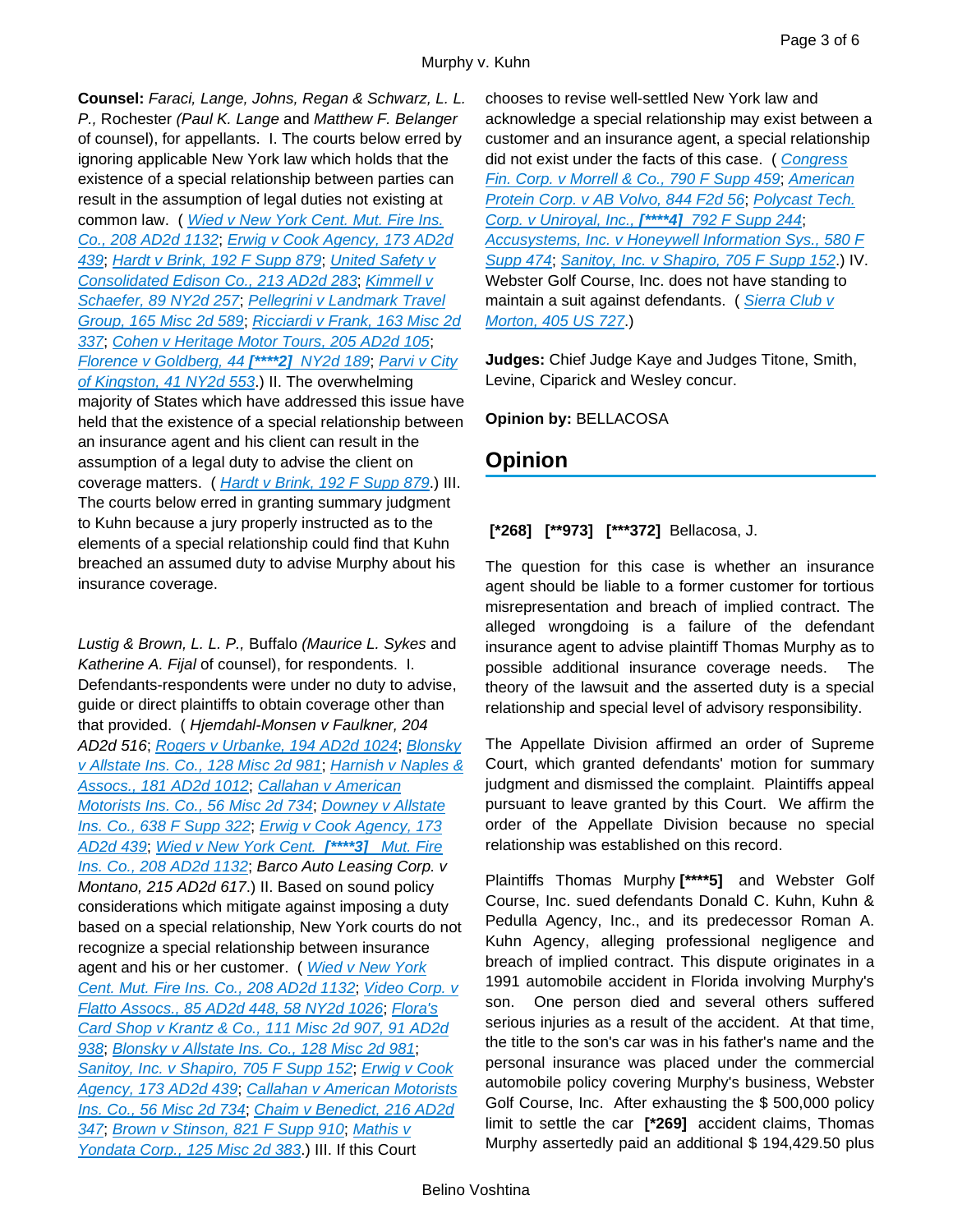\$ 7,500 in attorneys' fees. Then, he sued these defendants to recover the additional sums he had to pay personally.

Defendants began providing the property, casualty and liability insurance to plaintiffs in 1973 in connection with their golf business. Beginning in 1977, defendant Donald Kuhn also handled all of Murphy's personal insurance needs, providing him with both homeowners insurance and personal automobile coverage. In 1979, plaintiff Thomas Murphy and **[\*\*\*\*6]** his partner, Edward Rieflin, completed their purchase of the Happy Acres Golf Course and formed Webster Golf Course, Inc. Happy Acres had been a client of the Roman A. Kuhn Agency since 1957.

In 1990, Kuhn placed personal automobile coverage for Murphy with The Hartford, as insurer. Later that year, Hartford notified Murphy that his coverage was in danger of cancellation due to the poor driving records of his children. Murphy then transferred the insurance covering his son's car, which was registered and titled in Murphy's name, from Murphy's personal policy to Webster Golf Course's commercial automobile insurance policy. Murphy testified at his deposition that it was his standard arrangement to place title and register his children's cars in his name. From 1984 until the time of the accident, the liability limits on the commercial policy were \$ 250,000 per person and \$ 500,000 total per accident. Murphy never requested higher liability coverage for his personal and family automobile insurance needs, which were subsumed within the commercial automobile liability policy.

Supreme Court concluded that, absent a request by the customer, an insurance agent "owes no continuing **[\*\*\*\*7]** duty to advise, guide or direct the customer to obtain additional coverage." **[\*\*974] [\*\*\*373]** Therefore, acknowledging that on this record plaintiffs never specifically requested defendants to increase the liability limits on the commercial automobile policy, the court held that defendants owed no special duty of affirmative advisement to plaintiffs. The court also declined to adopt plaintiffs' "special relationship" theory.

Plaintiffs propose that insurance agents can assume or acquire legal duties not existing at common law by entering into a special relationship of trust and confidence with their customers. Specifically, plaintiffs contend that a special relationship developed from a long, continuing course of business between plaintiffs and defendant insurance agent, generating **[\*270]** special reliance and an affirmative duty to advise with

regard to appropriate or additional coverage.

<span id="page-3-0"></span>Generally, the law is reasonably settled on initial principles that **[HN1](https://advance.lexis.com/api/document?collection=cases&id=urn:contentItem:3RN8-0B50-003V-B4J1-00000-00&context=1000516&link=clscc1)<sup>[4</sup>[\]](#page-0-0)** insurance agents have a common-law duty to obtain requested coverage for their clients within a reasonable time or inform the client of the inability to do so; however, they have no continuing duty to advise, guide **[\*\*\*\*8]** or direct a client to obtain additional coverage (*see, [Wied v New York Cent. Mut.](https://advance.lexis.com/api/document?collection=cases&id=urn:contentItem:3S2R-6MC0-003V-B1DT-00000-00&context=1000516)  [Fire Ins. Co.,](https://advance.lexis.com/api/document?collection=cases&id=urn:contentItem:3S2R-6MC0-003V-B1DT-00000-00&context=1000516) [208 AD2d 1132, 1133](https://advance.lexis.com/api/document?collection=cases&id=urn:contentItem:3S2R-6MC0-003V-B1DT-00000-00&context=1000516)*; *Hjemdahl-Monsen v Faulkner, 204 AD2d 516, 517*; *[Rogers v Urbanke,](https://advance.lexis.com/api/document?collection=cases&id=urn:contentItem:3S2R-7D20-003V-B3PJ-00000-00&context=1000516) [194](https://advance.lexis.com/api/document?collection=cases&id=urn:contentItem:3S2R-7D20-003V-B3PJ-00000-00&context=1000516)  [AD2d 1024, 1025](https://advance.lexis.com/api/document?collection=cases&id=urn:contentItem:3S2R-7D20-003V-B3PJ-00000-00&context=1000516)*; *[Harnish v Naples & Assocs.,](https://advance.lexis.com/api/document?collection=cases&id=urn:contentItem:3S2R-82W0-003V-B1CD-00000-00&context=1000516) [181](https://advance.lexis.com/api/document?collection=cases&id=urn:contentItem:3S2R-82W0-003V-B1CD-00000-00&context=1000516)  [AD2d 1012, 1013](https://advance.lexis.com/api/document?collection=cases&id=urn:contentItem:3S2R-82W0-003V-B1CD-00000-00&context=1000516)*; *[Erwig v Cook Agency,](https://advance.lexis.com/api/document?collection=cases&id=urn:contentItem:3S2R-8KJ0-003V-B2R7-00000-00&context=1000516) [173 AD2d](https://advance.lexis.com/api/document?collection=cases&id=urn:contentItem:3S2R-8KJ0-003V-B2R7-00000-00&context=1000516)  [439](https://advance.lexis.com/api/document?collection=cases&id=urn:contentItem:3S2R-8KJ0-003V-B2R7-00000-00&context=1000516)*). Notably, no New York court has applied plaintiffs' proffered "special relationship" analysis to add such continuing duties to the agent-insured relationship (*see, [Wied v New York Cent. Mut. Fire Ins. Co.,](https://advance.lexis.com/api/document?collection=cases&id=urn:contentItem:3S2R-6MC0-003V-B1DT-00000-00&context=1000516) [208 AD2d](https://advance.lexis.com/api/document?collection=cases&id=urn:contentItem:3S2R-6MC0-003V-B1DT-00000-00&context=1000516)  [1132, 1133-1134](https://advance.lexis.com/api/document?collection=cases&id=urn:contentItem:3S2R-6MC0-003V-B1DT-00000-00&context=1000516)*, *supra*).

<span id="page-3-1"></span>Recently, however, this Court recognized a special relationship in a commercial controversy, involving no generally recognized professional relationship (*see, [Kimmell v Schaefer,](https://advance.lexis.com/api/document?collection=cases&id=urn:contentItem:3S2R-5CK0-003V-B2BJ-00000-00&context=1000516) [89 NY2d 257, 260\)](https://advance.lexis.com/api/document?collection=cases&id=urn:contentItem:3S2R-5CK0-003V-B2BJ-00000-00&context=1000516)*. We held that the relationship between the parties "under the circumstances [there] required defendant to speak with care" ( *[id.,](https://advance.lexis.com/api/document?collection=cases&id=urn:contentItem:3S2R-5CK0-003V-B2BJ-00000-00&context=1000516) [at 260](https://advance.lexis.com/api/document?collection=cases&id=urn:contentItem:3S2R-5CK0-003V-B2BJ-00000-00&context=1000516)*). *Kimmell* cautions, however, that "liability for negligent misrepresentation has been imposed only on those persons who possess unique or specialized expertise, or who are in a special position of confidence and trust with the injured party such that reliance on the negligent misrepresentation **[\*\*\*\*9]** is justified" ( *[id.,](https://advance.lexis.com/api/document?collection=cases&id=urn:contentItem:3S2R-5CK0-003V-B2BJ-00000-00&context=1000516) [at 263](https://advance.lexis.com/api/document?collection=cases&id=urn:contentItem:3S2R-5CK0-003V-B2BJ-00000-00&context=1000516)*). For example, "[\[](#page-0-1)*[HN2](https://advance.lexis.com/api/document?collection=cases&id=urn:contentItem:3RN8-0B50-003V-B4J1-00000-00&context=1000516&link=clscc2)*]<sup><sup>\*</sup>]</sup> p]rofessionals, such as lawyers and engineers, by virtue of their training and expertise, may have special relationships of confidence and trust with their clients, and in certain situations we have imposed liability for negligent misrepresentation when they have failed to speak with care" ( *[id.,](https://advance.lexis.com/api/document?collection=cases&id=urn:contentItem:3S2R-5CK0-003V-B2BJ-00000-00&context=1000516) [at 263](https://advance.lexis.com/api/document?collection=cases&id=urn:contentItem:3S2R-5CK0-003V-B2BJ-00000-00&context=1000516)*, citing *[Ossining Union Free](https://advance.lexis.com/api/document?collection=cases&id=urn:contentItem:3S2R-B820-003V-B08P-00000-00&context=1000516)  [School Dist. v Anderson LaRocca Anderson,](https://advance.lexis.com/api/document?collection=cases&id=urn:contentItem:3S2R-B820-003V-B08P-00000-00&context=1000516) [73 NY2d](https://advance.lexis.com/api/document?collection=cases&id=urn:contentItem:3S2R-B820-003V-B08P-00000-00&context=1000516)  [417](https://advance.lexis.com/api/document?collection=cases&id=urn:contentItem:3S2R-B820-003V-B08P-00000-00&context=1000516)* [engineering consultants]; *[White v Guarente,](https://advance.lexis.com/api/document?collection=cases&id=urn:contentItem:3RRS-B330-003C-F3VD-00000-00&context=1000516) [43](https://advance.lexis.com/api/document?collection=cases&id=urn:contentItem:3RRS-B330-003C-F3VD-00000-00&context=1000516)  [NY2d 356](https://advance.lexis.com/api/document?collection=cases&id=urn:contentItem:3RRS-B330-003C-F3VD-00000-00&context=1000516)* [accountants]; *[Ultramares Corp. v Touche,](https://advance.lexis.com/api/document?collection=cases&id=urn:contentItem:3RRM-S3J0-003F-63T9-00000-00&context=1000516) [255 NY 170](https://advance.lexis.com/api/document?collection=cases&id=urn:contentItem:3RRM-S3J0-003F-63T9-00000-00&context=1000516)* [accountants]; *[Glanzer v Shepard,](https://advance.lexis.com/api/document?collection=cases&id=urn:contentItem:3RRM-T200-003F-653K-00000-00&context=1000516) [233 NY](https://advance.lexis.com/api/document?collection=cases&id=urn:contentItem:3RRM-T200-003F-653K-00000-00&context=1000516)  [236](https://advance.lexis.com/api/document?collection=cases&id=urn:contentItem:3RRM-T200-003F-653K-00000-00&context=1000516)* [public weighers]).

The Court concluded that given "the absence of obligations arising from the speaker's professional status" in the commercial context, "there must be some identifiable source of a special duty of care" in order to impose tort liability ( *[id.,](https://advance.lexis.com/api/document?collection=cases&id=urn:contentItem:3RRM-T200-003F-653K-00000-00&context=1000516) [at 264](https://advance.lexis.com/api/document?collection=cases&id=urn:contentItem:3RRM-T200-003F-653K-00000-00&context=1000516)*). "The existence of such a special relationship may give rise to an exceptional duty regarding commercial speech and justifiable reliance on such speech" (*id.*). We determined, to be **[\*271]** sure, that "[w]hether the nature and caliber of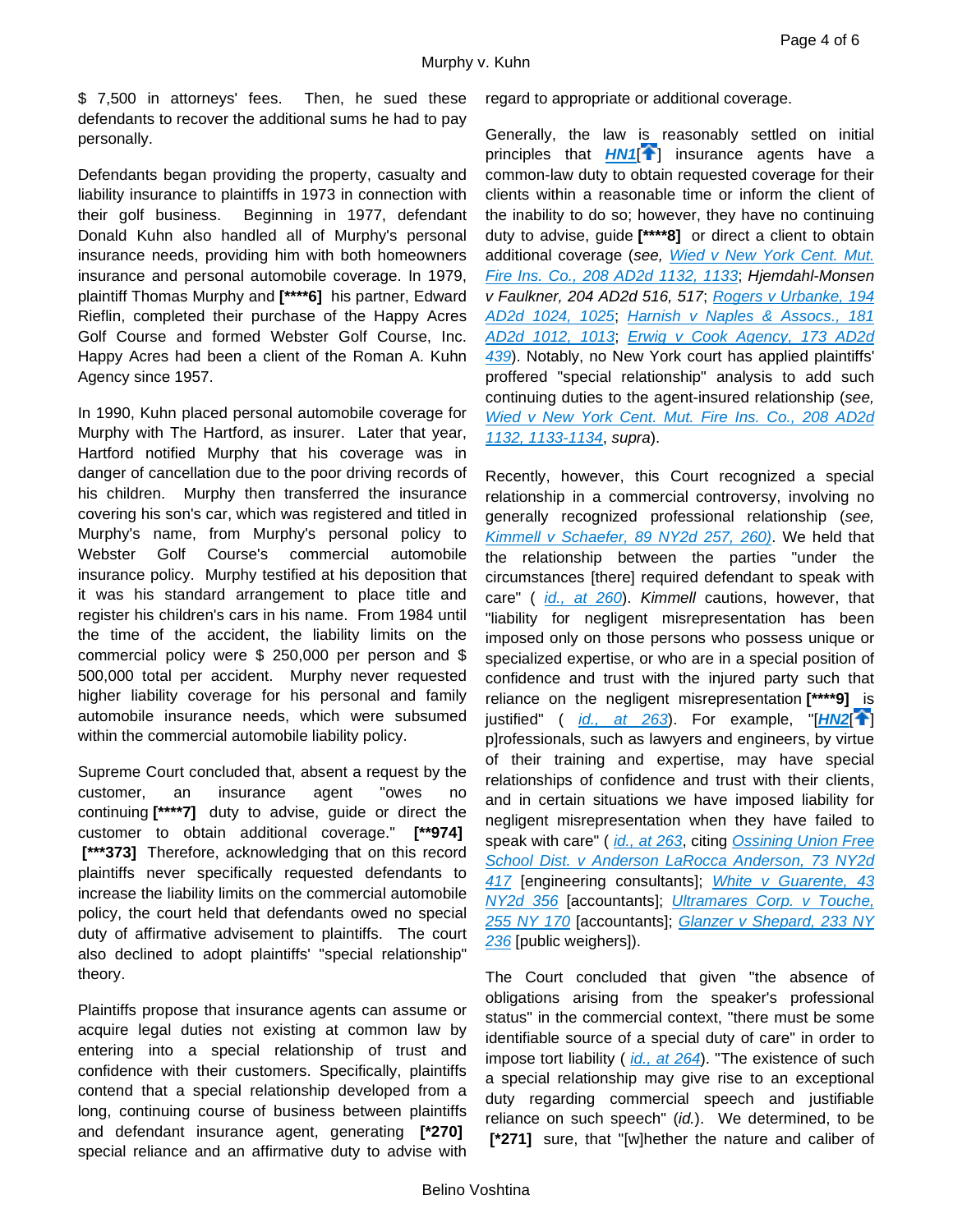the relationship between the parties is such that the **[\*\*\*\*10]** injured party's reliance on a negligent misrepresentation is justified generally raises an issue of fact" (*id.*). It is important to note that *Kimmell* is significantly distinguishable from the instant case, which involves an insurance agent-insured relationship and an alleged failure to speak. We therefore allude to *Kimmell* for its general relevance and disclaim any implication of a direct, precedential applicability in the insurance relationships context.

Even assuming the general applicability of the "special relationship" theory in the customer-agent automobile insurance coverage setting, we conclude that the relationship **[\*\*975] [\*\*\*374]** between these parties was insufficiently established to warrant or justify this case surviving a defense summary judgment motion. As a matter of law, this record does not rise to the high level required to recognize the special relationship threshold that might superimpose on defendants the initiatory advisement duty, beyond the ordinary placement of requested insurance responsibilities. Rather, the record in the instant case presents only the standard consumer-agent insurance placement relationship, albeit over an extended **[\*\*\*\*11]** period of time. Plaintiffs' plight does not warrant transforming his difficulty into a new, expanded tort opportunity for peripheral redress. The record does not support plaintiffs' effort in this manner to shift to defendant insurance agent the customer's personal responsibility for initiating, seeking and obtaining appropriate coverage, without something more than is presented here.

We note in this respect that Murphy never asked Kuhn to increase the liability limits on the Webster Golf Course commercial automobile policy. In fact, there is no indication that Murphy ever inquired or discussed with Kuhn any issues involving the liability limits of the automobile policy. Such lack of initiative or personal indifference cannot qualify as legally recognizable or justifiable reliance. Therefore, there was no evidence of reliance on the defendant agent's expertise, as sharply distinguished from *Kimmell* (*contrast, [Kimmell v](https://advance.lexis.com/api/document?collection=cases&id=urn:contentItem:3S2R-5CK0-003V-B2BJ-00000-00&context=1000516)  [Schaefer, supra,](https://advance.lexis.com/api/document?collection=cases&id=urn:contentItem:3S2R-5CK0-003V-B2BJ-00000-00&context=1000516) [89 NY2d, at 264](https://advance.lexis.com/api/document?collection=cases&id=urn:contentItem:3S2R-5CK0-003V-B2BJ-00000-00&context=1000516)*).

The absence of reliance is further reflected in Murphy's deposition testimony that it was his standard procedure to simply register his children's cars in his name. Additionally, Murphy's deposition description of **[\*\*\*\*12]** his relationship with Kuhn concerning the golf course's general insurance matters shows that he had not met personally with Kuhn to discuss the insurance needs of Webster Golf Course, Inc. for approximately 12 **[\*272]** years preceding the accident in question. Rather, his partner Rieflin was the one actively and personally involved in handling the insurance needs of the golf course.

We also note that Murphy's contention that he mistakenly believed that the commercial policy had a \$ 1,000,000 liability limit on all covered vehicles can be given no weight in resolving this dispute on this theory. The liability coverage had remained the same since 1984 and Murphy's deposition testimony failed to establish the basis for his plainly unfounded assumption. Therefore, plaintiffs are not entitled to advance beyond the summary judgment stage of this lawsuit because they failed to establish the existence of a legally cognizable special relationship with their insurance agent in this standard set of circumstances.

Plaintiffs-appellants urge this Court to avoid generally absolving insurance agents from legal principles which subject other individuals to duties beyond those rooted in the **[\*\*\*\*13]** common law. They overstate the concern and effect of this decision and the principle that emanates from it. Our decision today does not break any new ground and does not immunize insurance brokers and agents from appropriately assigned duties and responsibilities. Exceptional and particularized situations may arise in which insurance agents, through their conduct or by express or implied contract with customers and clients, may assume or acquire duties in addition to those fixed at common law. As with *Kimmell,* the issue of whether such additional responsibilities should be recognized and given legal effect is governed by the particular relationship between the parties and is best determined on a case-by-case basis (*see, [Kimmell](https://advance.lexis.com/api/document?collection=cases&id=urn:contentItem:3S2R-5CK0-003V-B2BJ-00000-00&context=1000516)  [v Schaefer,](https://advance.lexis.com/api/document?collection=cases&id=urn:contentItem:3S2R-5CK0-003V-B2BJ-00000-00&context=1000516) [89 NY2d 257, 264](https://advance.lexis.com/api/document?collection=cases&id=urn:contentItem:3S2R-5CK0-003V-B2BJ-00000-00&context=1000516)*, *supra*).

<span id="page-4-0"></span>Notably, other jurisdictions have recognized such **[HN3](https://advance.lexis.com/api/document?collection=cases&id=urn:contentItem:3RN8-0B50-003V-B4J1-00000-00&context=1000516&link=clscc3)<sup>[4[\]](#page-1-0)</sup>** an additional duty of advisement in exceptional situations where, for example, (1) the agent receives compensation for consultation apart from payment of the premiums (*see, [Sandbulte v Farm Bur. Mut. Ins.](https://advance.lexis.com/api/document?collection=cases&id=urn:contentItem:3RX4-2MM0-003G-50R3-00000-00&context=1000516)  [Co.,](https://advance.lexis.com/api/document?collection=cases&id=urn:contentItem:3RX4-2MM0-003G-50R3-00000-00&context=1000516) [343 NW2d 457, 464](https://advance.lexis.com/api/document?collection=cases&id=urn:contentItem:3RX4-2MM0-003G-50R3-00000-00&context=1000516)* [Iowa]; *[Nowell v Dawn-Leavitt](https://advance.lexis.com/api/document?collection=cases&id=urn:contentItem:3RX3-YMJ0-003F-T0D2-00000-00&context=1000516)  [Agency,](https://advance.lexis.com/api/document?collection=cases&id=urn:contentItem:3RX3-YMJ0-003F-T0D2-00000-00&context=1000516) [127 Ariz 48, 51, 617 P2d 1164, 1168\)](https://advance.lexis.com/api/document?collection=cases&id=urn:contentItem:3RX3-YMJ0-003F-T0D2-00000-00&context=1000516)*, (2) there was some interaction regarding **[\*\*\*\*14]** a question of coverage, with the insured relying on the expertise of the agent (*see, [Trupiano v Cincinnati Ins. Co.,](https://advance.lexis.com/api/document?collection=cases&id=urn:contentItem:3RX4-69H0-003F-X45X-00000-00&context=1000516) [654](https://advance.lexis.com/api/document?collection=cases&id=urn:contentItem:3RX4-69H0-003F-X45X-00000-00&context=1000516)  [NE2d 886, 889](https://advance.lexis.com/api/document?collection=cases&id=urn:contentItem:3RX4-69H0-003F-X45X-00000-00&context=1000516)* [Ind] [applying Michigan law]); or (3) there is a course of dealing over an extended period of time which would have **[\*\*976] [\*\*\*375]** put objectively reasonable insurance agents on notice that their advice was being sought and specially relied on (*see, Trotter v*